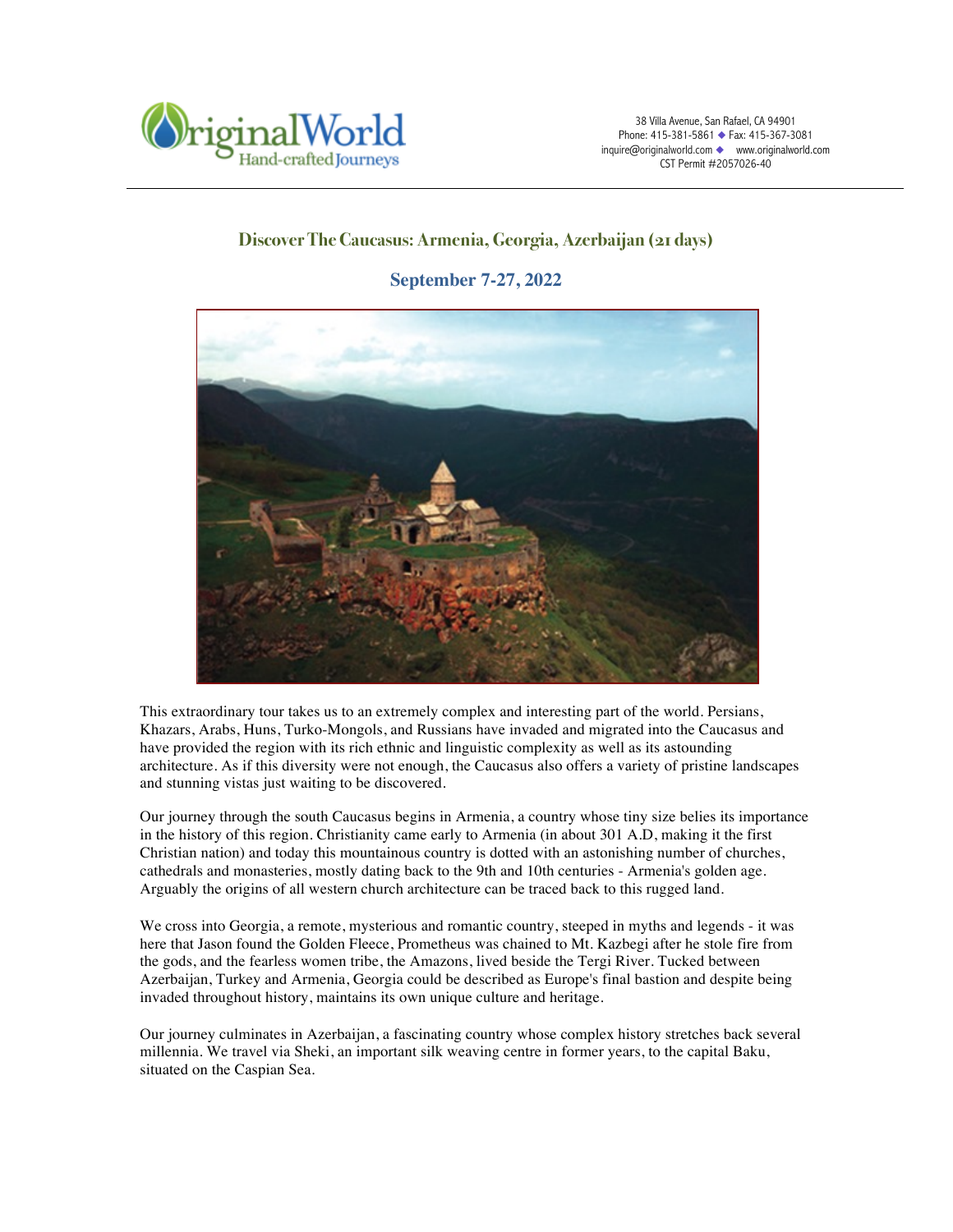# **Armenia**

Sep 7 Day 1: Arrival in Yerevan / Imperial Hotel 4\*

Met at airport and transfer to hotel. NOTE: if your arrival is early am, extra cost for immediate check-in. Best airline options: Fly Dubai, Air France/Delta, Lufthansa, Turkish Air, Qatar Air.

Sep 8 Day 2: Yerevan / Imperial Hotel 4\* (B, L,D)

We will meet our guide in the hotel lobby at 9 am and start the day with a walking tour of Yerevan exploring various layers of its history—medieval shrines hidden behind imposing Soviet-style facades, narrow streets of the old center with sunlight playing on its pink walls, Republic Square, Cascade, The Matenadaran (tour inside, the old building now a museum), the Opera House (from the outside) and the ambitious project of independent Armenia—North Avenue. If interested, the guide can inform you of evening programs that may be happening at the Opera House. Pay direct for tickets.

Afterwards, we'll embark on an excursion to Echmiadzin, (also spelled Etchmiadzin or Ejmiatsin) the former capital. In Echmiadzin we visit the following sites:

Hripsime Cathedral, the  $7<sup>th</sup>$  century Armenian Apostolic Church, is one of the oldest surviving churches in the country. The church was erected by Catholicos Komitas to replace the original mausoleum built by Catholicos Sahak the Great in 395 AD that contained the remains of the martyred Saint Rhipsime (Hripsime) to whom the church is dedicated. The current structure was completed in 618 AD. It is known for its fine Armenian-style architecture of the classical period, which has influenced many other Armenian churches since. It is listed as a UNESCO World Heritage Site along with other nearby churches, including Etchmiadzin Cathedral.

Ejmiatsin Cathedral, the mother church of the Armenian-Apostolic Church. According to scholars, it was the first cathedral (but not the first church) built in ancient Armenia; and is considered the oldest cathedral in the world.

Zvartnots Cathedral -the ruins of St Gregory's church- one of the earliest churches in Armenia and in its day reputedly one of the most beautiful in the world.

We'll have lunch at Restaurant Tteni near Zvartnots Cathedral.

Our next stop is the Armenian Genocide Museum http://www.genocide-museum.am/eng/museum\_info.php

The Armenian Genocide Museum opened its doors in 1995, concurrently commemorating the eightieth anniversary of the Genocide. The Museum structure, planned by architects S. Kalashian, A. Tarkhanyan and sculptor F. Araqelyan, has a unique design.

The impressive two-story building is built directly into the side of a hill so as not to detract from the imposing presence of the Genocide Monument nearby. The roof of the Museum is flat and covered with concrete tiles. It overlooks the scenic Ararat Valley and majestic Mount Ararat.

The first floor of the Museum is subterranean and houses the administrative, engineering and technical maintenance offices as well as Komitas Hall, which seats 170 people. Here also are the storage rooms for museum artifacts and scientific objects, as well as a library and a reading hall.

The Museum exhibit is located on the second floor in a space just over 1000 square meters. The exhibit is split up into three indoor halls and one outdoor gallery.

The western wall of the Museum's **first exhibit hall** has a map, nine meters wide and five meters high, engraved in stone, which illustrates the Armenian Plateau and neighboring countries. It clearly depicts Armenia being bordered by the Black Sea to the North, the Caspian Sea to the East, the Iranian Plateau to the South, and the Mediterranean Sea in the Southwest. The map also illustrates the Armenian settlements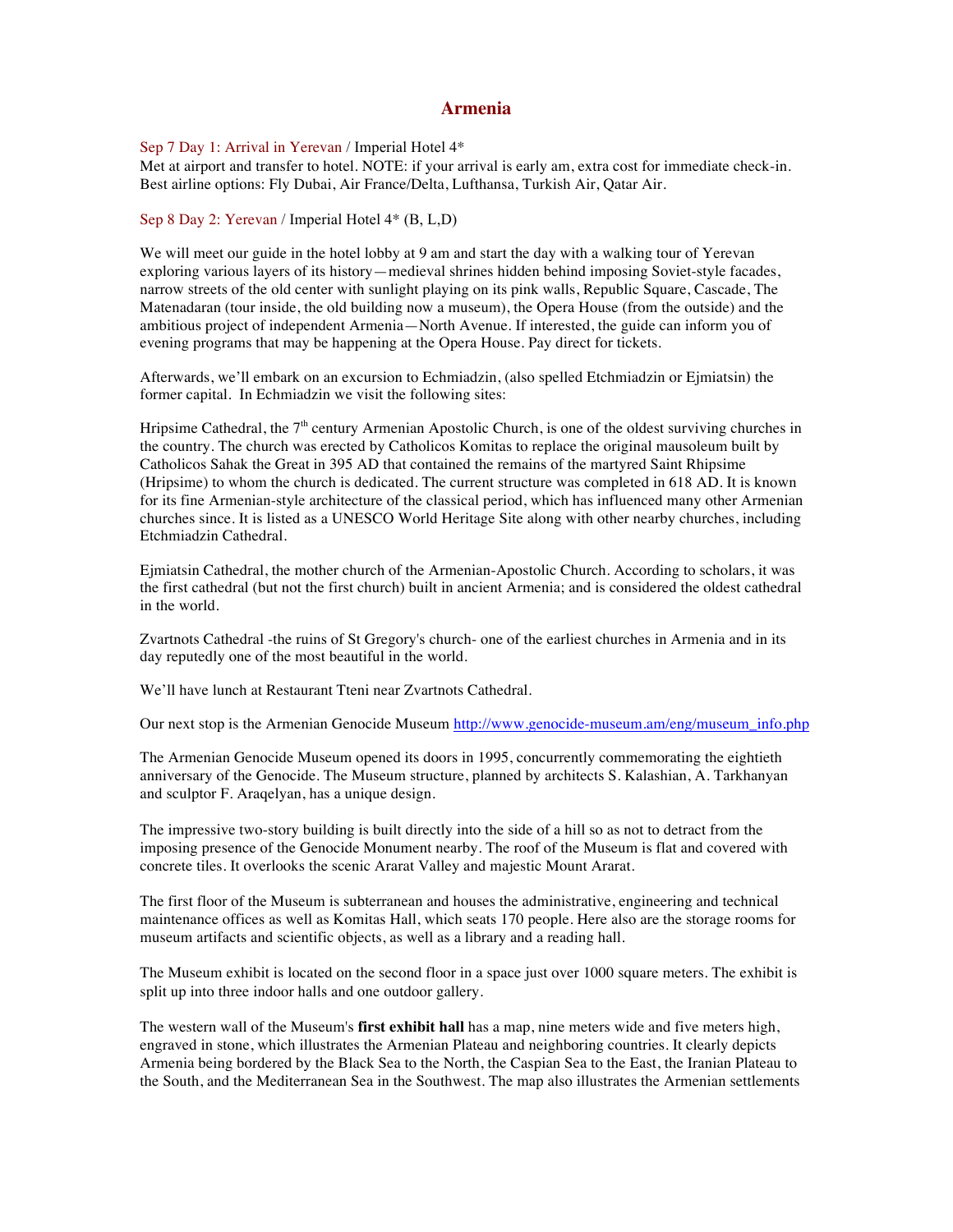on the territory of Western Armenia and Ottoman Empire as they existed until the systematic death marches, which began in 1915.

The Introductory Hall exhibits photographs and demographic tables with information about the Armenian settlements and populations circa 1914 in Ottoman Turkey. The content also portrays information on the number of Armenian churches and schools which were functioning in the region at that time. Photo materials in exhibition tables present the peaceful life of Armenian population before Genocide.

**The second exhibit hall** (700 square meters) presents eyewitness reports and documents about the massacres and atrocities perpetrated against the Armenians. The exhibit has many large photographs taken during 1915-1917, archival documents, portraits of prominent Armenians, victims of the atrocities, friends of the Armenian people, and documentary films.

The tables displayed in the **third hall** compare the Armenian population figures in 1914 and 1922 and also define the number of people deported and killed. Various publications about the Armenian Genocide written in many languages are also exhibited here. This hall also contains population data about the number of Armenians living in Europe, Asia, Africa, the Americas and Australia after the Genocide.

In the same hall, granite pedestals support crystal vases which hold earth from historic Armenian regions: Karin (Erzerum), Van, Baghesh (Bitlis), Sebastia (Sivas), Kharpert and Tigranakert (Diarbekir). Here you also find a granite tree with its branches spread symbolizing eternity and the rebirth of Armenian people.

The last hall of the Museum is essentially an **outdoor patio**, a traditional feature found in old Armenian structures. A semicircular basalt wall, divided into twelve equal segments has inscribed statements condemning the Armenian Genocide by prominent foreign politicians, diplomats, scientists, and writers circa 1915. The hall looks like a courtroom where eyewitnesses "present" their condemning evidence. The last word belongs to the visitor.

Dinner at Restaurant Arvasar with an opportunity to taste the traditional Armenian dish Khurdzin.

#### Sep 9 Day 3: Yerevan - Garni – Geghard – Yerevan / Imperial Hotel 4\* (B,L,D)

This morning we will start with a visit to the National Museum of Armenian History, founded in 1920 and located on Republic Square.

Afterwards, we drive about 45 min to the Pagan Temple of Garni, which is the only non-Christian temple currently standing in Armenia; and cave monastery in Geghard. The structures of the fortress of Garni are in perfect harmony with the surrounding nature. The fortress is situated in a picturesque mountain locality and commands a broad panorama of orchards, fields and mountain slopes covered with motley carpets of varicoloured grass.

Lunch at a local house in Garni where we will have opportunity to observe how Armenian bread "lavash" is baked and the barbeque process in the underground stove called "tonir."

Northeast of Garni, higher up the gorge of the Azat river, there is a magnificent monument of medieval Armenian architecture - Geghard Monastery included in UNESCO World Heritage list. Geghard is another incredible ancient Armenian monastery, partly carved out of a mountain. Return to Yerevan.

Visit to cognac factory for tasting of famous Armenian cognac. **NOTE**: Armenian brandy is not permitted to enter Azerbaijan, so if you purchase brandy with the intent to take it home, buy a bottle of inexpensive Georgian brandy and pour the Armenian brandy into it before crossing the border or it will be confiscated. Dinner at a local restaurant.

Sep 10 Day 4: Saghmosavank – Hovhanavank – Amberd – Yerevan / Imperial Hotel 4\* (B,L,D)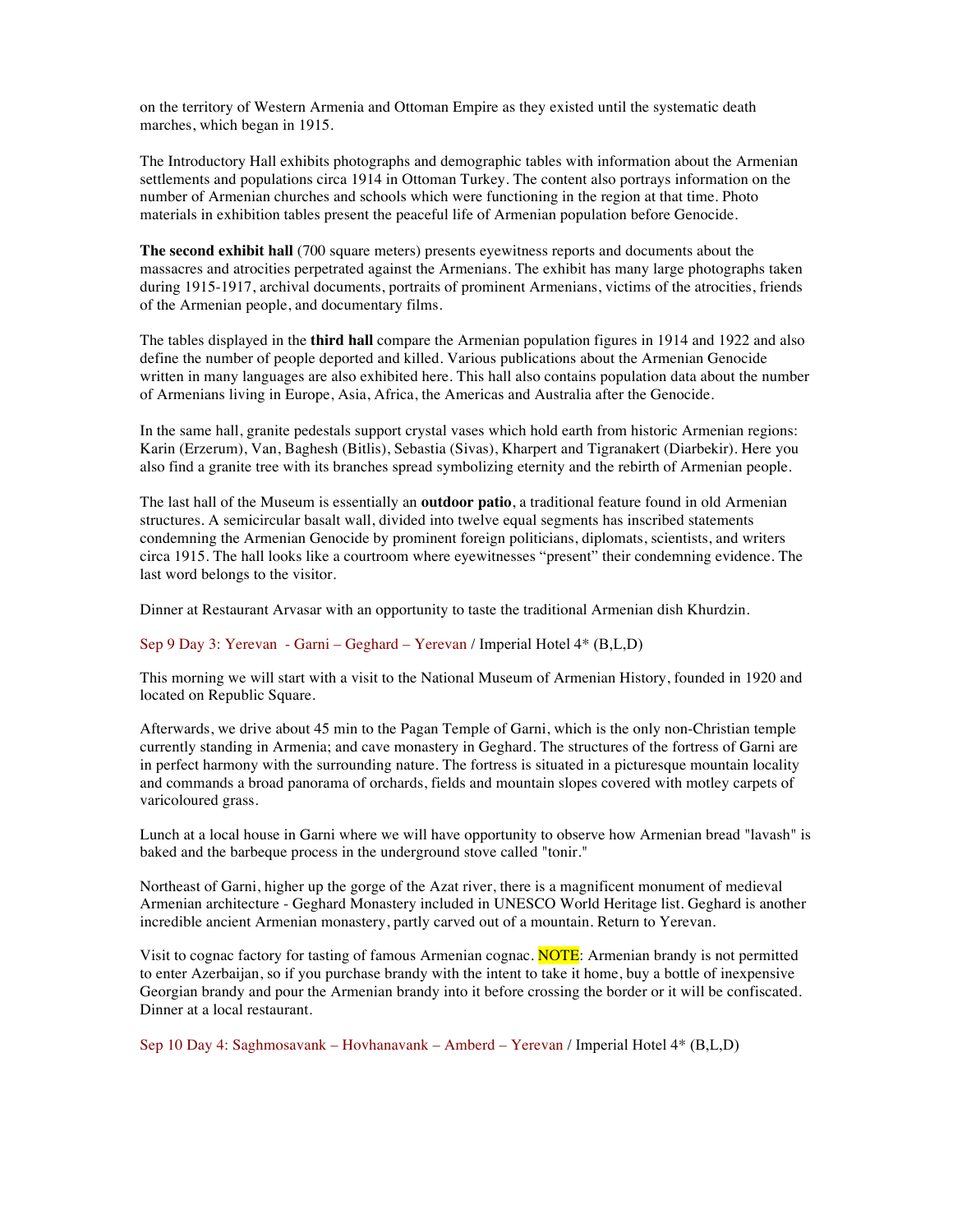Visit Saghmossavank and Hovhanavank medieval monastery, situated at a breathtaking site in the deep canyon of Ashtarak. Sagmossavank Monastery of 13 c. is translated as "monastery of psalms." According to the tradition when the first church of the monastery was built the priests kept reading psalms for 40 days.

Tour to Fortress of Amberd, 9th century, 6 km from the village of Byurakan, stands halfway up Mt. Aragats, at the height of 2300m. Lunch with a local family in Ashtarak. Dinner at a local restaurant.

# Sep 11 Day 5: Yerevan–– Khor Virap –Noravank – Carahunge-Goris / Hotel Mirhav (B,L,D)

We start with a drive to Khor Virap Monastery, 4-17th c. Khor-Virap has a very rich history, both religious and secular. The monastery was built in Artashat during the reign of the Arshakids dynasty. At that time it was used as a pit- dungeon for convicts. In the 60s of the 4th century Artashat was ruined by Persian invaders. It is situated in the Ararat valley against the biblical Ararat Mountain, where Noah's arch cast anchor. The importance of it is connected with Gregory the Illuminator, who introduced Christianity to Armenia and is considered to be the first Armenian Catholic. Here you will also have an opportunity to take a lit candle from the pit like His holiness Paul II did while his visit to Khor Virap. Khor Virap is the closest point to Mount Ararat from Armenia. The biblical mountain rises behind the monastery providing a great opportunity for photos.

Afterwards, we visit Areni Winery, to observe the production of wines, and be treated to a tasting. Lunch.

Next, we explore the medieval Monastery of Noravank, a 13th century structure with beautiful stone crosses surrounded by rare flora. This monastery is considered to be the pulpit of Syunik bishops. The main church, St. Karapet, was built in 1227.



Onward to Carahunge, an ancient observatory quite similar to Stone Henge in England. This Prehistoric Monument consists of hundreds of standing columns that sit like soldiers on a hill on a territorial area of approximately 7 hectares. Many of these stones have smooth angled holes of 4 to 5cm in diameter, the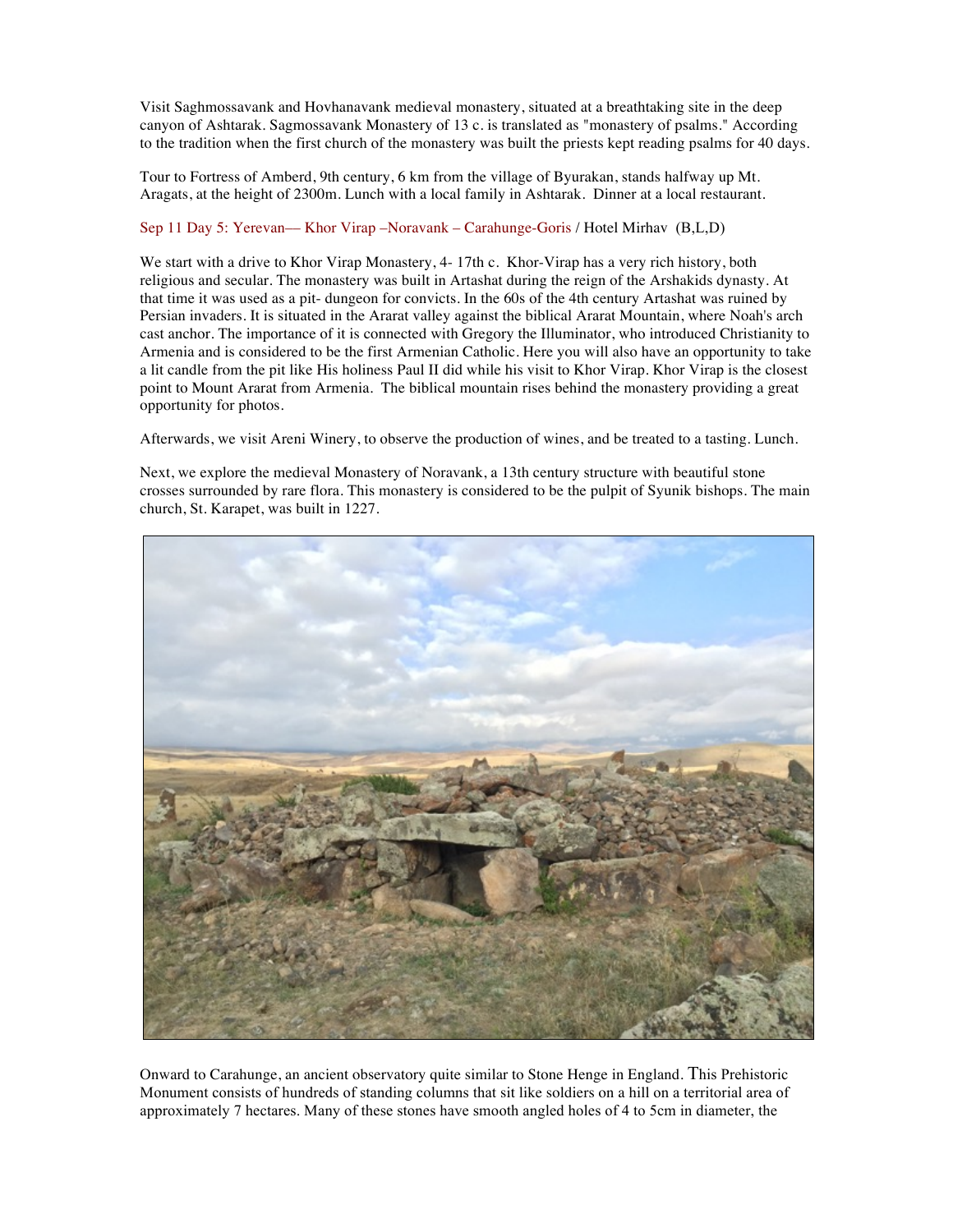angles of the holes being directed at different points on the horizon and outer space. The age of Carahunge has been estimated to be 7500 years or older (VI millennium BC). The 204 stones near Sisian have been ascribed with mystical, fertility and cosmic powers, but rarely have ancient monuments caused such a sensation in astronomical circles. We walk approx. 1 km from the parked car to the site.

Sep 12 Day 6: Goris - Villages of Khndzoresk - Goris / Mirhav Hotel (B,L,D)

Depart after breakfast to the cave village of Khndzoresk, a picture –perfect valley with a stream running through it, where many caves and rock formations are waiting to be explored. There are steps and a hanging bridge to cross.

Return to Goris and lunch at a local restaurant.

Then a short Goris city tour.

Dinner at a local restaurant.

Sep 13 Day 7: Goris – Tatev Monastery **-** Selim Pass - Sevan **/** Harsnaqar Hotel 4\* **(**B,L,D).

Depart at 9:20 am this morning for the 30 min drive to board the "Wings of Tatev" to visit the most magnificent monastery in Armenia, Tatev.

Wings of Tatev is a 5.7 km cableway between Halidzor and the Tatev monastery in Armenia. It is the longest reversible aerial tramway built in only one section, and holds the record for Longest non-stop double track cable car. It is a 12 minute ride each way. Cable car starts at 10 am.

Tatev Monastery (9-13cc), is a former center for science and art, where many famous Armenians lived and worked centuries ago. The Tatev Complex consists of three churches, a refectory, a library, a vault, and several residences. Magnificent canyons surround the monastery. We will spend 45 min-1 hour here.

The tour continues via Selim Pass- a thoroughfare since the medieval ages when the Silk Road was operating. It is a 2.5-3 hr drive to the Pass. Lunch will be at a restaurant near the pass.

After crossing over the Pass, we visit, Noradous - an ancient cemetery of Middle Ages. This is the biggest cemetery of khachkars (cross-stones) in Armenia, dating back to 7-10 c. We spend about 30 minutes here.

Then, it's a 2-2.5 hour drive to Sevan. We plan to arrive at about 5:30 pm.

Lake Sevan, the largest alpine in the world. This huge mountain lake which takes up to 5% of Armenia's surface area is about 2,000 meters above sea level and is the second highest freshwater lake in the world. Enjoy the tranquil beauty empty beaches and white sands of Lake Sevan. Dinner at the hotel restaurant.

Sep 14 Day 8: Lake Sevan- Dilijan- Haghartsin- Gosha Vank –Dilijan / Best Western Dilijan Hotel (B,L,D)

This morning we drive one hour to Dilijan (also Romanized as Dilizhan, Dilichan, Dilidjan, and Tilichan), a spa town located in the northern Armenian province of Tavush. It is one of the most important resorts of Armenia, situated in Dilijan National Park. The forested and reclusive city is home to numerous Armenian artists, composers, and filmmakers and features some traditional Armenian architecture. Sharambeyan Street in the center has been preserved and maintained as an "old town," complete with craftsman's workshops, a gallery and a museum. The natural beauty of Dilijan is so, that it is also called "Armenian Little Switzerland."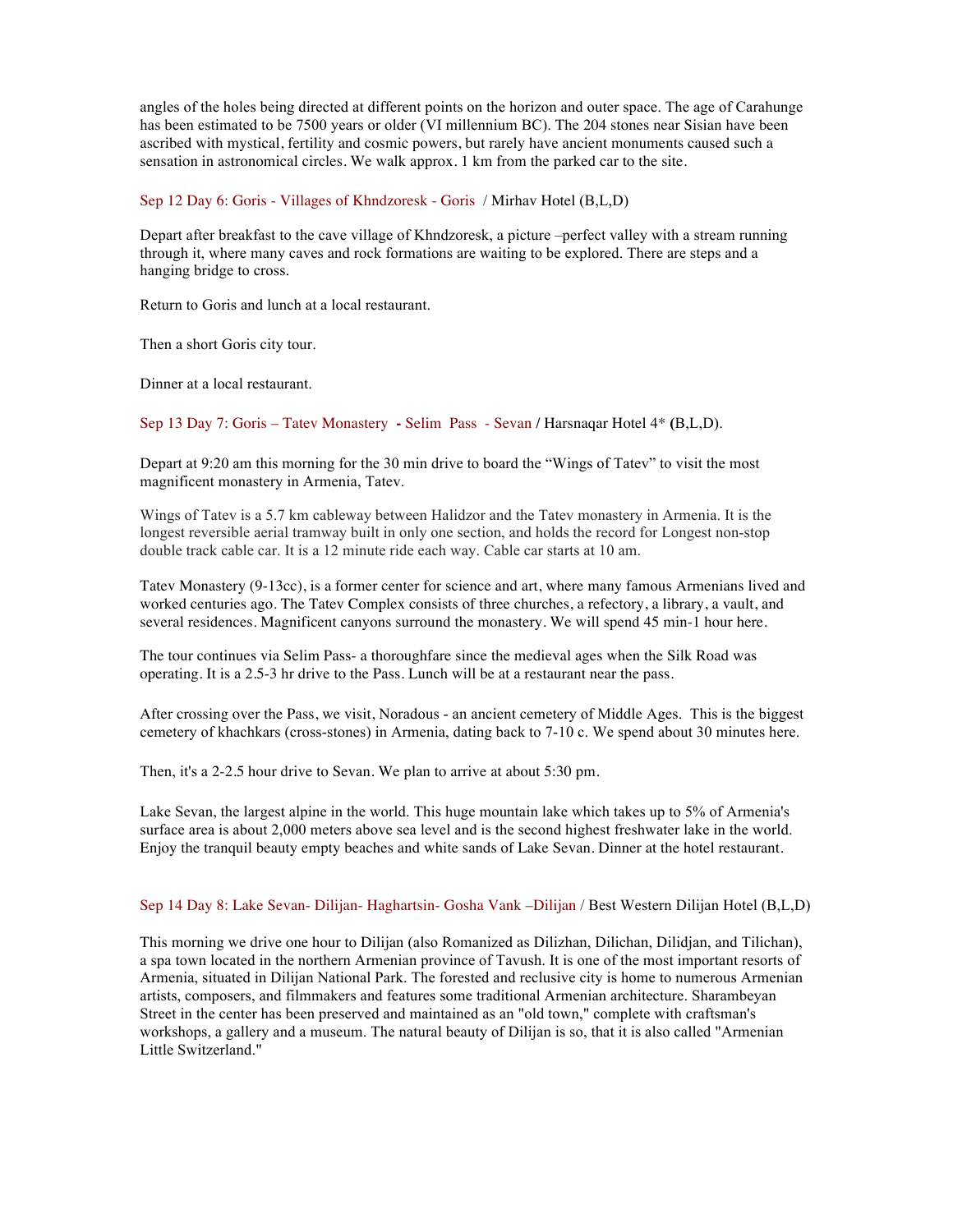Dilijan has a rich historical and cultural heritage. During excavations in the prehistoric cemeteries of Golovino and Papanino near Dilijan, bronze items of almost three thousand years old were found, including armors, daggers, pitchers, earrings.

We start with a tour of Old Dilijan's old town and drive to Dilijan's most popular religious site - the Haghartsin Monastery,12 kilometers east of the city. It consists of three churches and a dining hall. The monastery was built in the Middle Ages. The oldest of the monastery's churches, St. Gregory, was built in the 10th century. The other churches, St. Stepanos and St. Astvatsatsin, date back to the 13th century. There are a number of khachkars (cross stones) in the complex.

Lunch at a local family house where you can taste the Armenian dish "tolma" (dolma).

We continue (30 min drive) to Goshavank (12-13 cc), the monastery ensemble of the Dilijan district., in the upper reaches of the Agstev Rver and situated in dense oak woods, in the gorges of small but turbulent mountain rivers.

Built in 1191, the monastery became Armenia's biggest cultural center in  $13<sup>th</sup>$  century due to its legend about Mhitar Gogh after whom the monastery is now named. Gosh developed and wrote down his own vision of universal order which served as the basis for the code of laws adopted in Armenia. One of the best and most well known khachkars (cross stones) in Armenia is in the Goshavank Monastery. It dates to 1291 and stuns with its sharp-cut shapes. Carved from monolithic tuff, from a distance it looks like lace or clay filigree, but a close up look reveals its patterned surface is hewn from stone. Dinner at hotel restaurant.

# **Georgia**

Sep 15 Day 9: Sanahin –Haghpat -Georgia-Armenia border (Sadakhlo)-Tbilisi / Courtyard by Marriott  $(B,L,D)$ 

We start the day with a drive to the city Alaverdi, where we visit the monasteries of Sanahin and Haghpat, touted as the best architectural examples of Armenian religious art between the 10th and 13th Centuries.

Sanahin Monastery (10-13cc.), is comprised of several churches and chapels. Haghpat Monastery (10- 13cc), is associated with the glory of the Bagratuni Royal Family. The oldest structure of the monastery, the holy Cross Church was built in 977 - 911. Both monasteries are UNESCO World Heritage sites.

Lunch in a local restaurant here we enjoy Armenian barbeque.

In the afternoon we drive to Georgia-Armenia border (Sadakhlo), change guide and vehicle and after border formalities continue our tour to Georgia.

We arrive in Tbilisi, allowing some free time to wander the boulevards and back streets of the city and through local bazaars, absorbing its unique ambience. Dinner at hotel restaurant.

Optional Activity/Additional Cost/Pay Direct: Attend a performance at the Nabadi Theatre. The theater's repertoire consists of ballads, legends and sagas, which demonstrate Georgian history, folklore and culture. This is a theatre for people interested in Georgian culture, traditions, history and everything connected to the country. The performance "Nabadi" lasts for about 90 minutes. The theatre will not bore you with long talks and dialogues as the main focus is on the movement and music. The audience may enjoy Georgian wine and sweets during the performance. The ticket cost is approximately USD 45. Advanced reservations not required. The theater is approximately 7-10 minute walk from the hotel. The performance generally starts at 8 pm and lasts two hours. Just let your guide know you are interested and he will direct you.

Sep 16 Day 10: Tbilisi Full Day Tour / Courtyard by Marriott (B,L,D)

One of Europe's most fascinating capitals Tbilisi is an ancient and cosmopolitan city where about 1.2 million inhabitants live. It was founded in 5th century AD by the Georgian King of Kartli, Vakhtang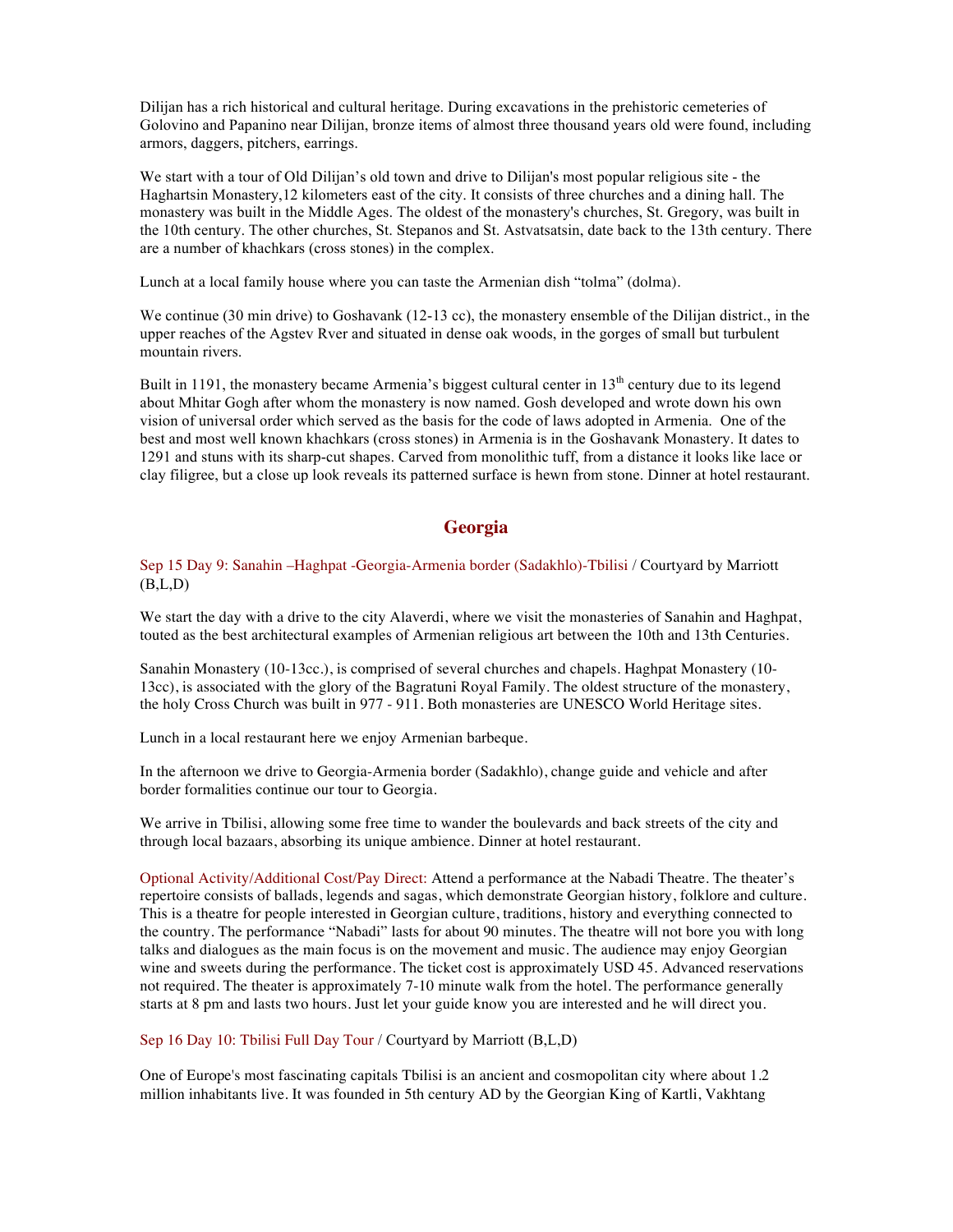Gorgasali. There is a synagogue, a mosque, a Georgian basilica, an Armenian church and a Zoroastrian Fire-Worshipper's temple all within a 15-minute walk. Tbilisi is the main industrial, cultural and social center of Georgia.

In the morning we enjoy a walking the narrow streets of Old Tbilisi exploring the religious and secular architecture. Here we see churches, synagogues, mosques, as well as famous  $19<sup>th</sup>$  century houses with wooden multi-colored balconies. We visit the sulfur baths that made an unforgettable impression on

Pushkin, Lermontov and Dumas. During the tour we enjoy superb panoramic views.

Old Tbilisi and Sulfur Baths - According to the legend, King Vakhtang Gorgasali discovered these sulphur baths while hunting. So the name Tbilisi derives from Georgian word "Tbili", meaning warm.

Narikala Fortress - built in 4th century. It was occupied by Iranian, North Caucasian and Byzantine, Arab conquerors in various periods of time. Now the Church of St. Nikoloz, built in 13th century, is located within the castle.

Trinity Church (commonly known as Sameba) -is the biggest cathedral not only in Georgia, but also in whole Caucasus region. The height of the cathedral is 100 meters. There are 12 churches within the interior of the church. Great ecclesiastic relics are kept there. Among them there is the unique manuscript of the Gospel written during 1984-2004.

Metekhi Church - was first built in 5th century when Vakhtang Gorgasali was the king of Kartli. There are breathtaking views of Old Tbilisi from the church.

We'll enjoy lunch at the Folk Garden Restaurant, outdoor seating on a back terrace. The menu offers a wide variety of meats, chicken, fish and vegetarian dishes.

In the afternoon, we visit the stunning treasury of the Georgian History Museum, before taking a stroll along Rustaveli Avenue – the main street in Tbilisi. We will also visit an open-air ethnographic museum with many models of Georgian houses from all the Georgian regions.

Dinner and folk show at Tsiskvili, located on the river.

Sep 17 Day 11: Tbilisi—Mtskheta-Gori- Borjomi - Akhalshike /Lomisa Hotel (B,L,D)

Morning we drive to Mtskheta, a beautiful small town, the ancient capital (3000 years old), and considered the centre of Georgian Orthodox and Apostolic Church. We visit its historical places: Jvari church (6<sup>th</sup>) century) and Svetitskhoveli Cathedral (11th century) where the Robe of Christ is buried. Both Jvari and Svetitskhoveli are UNESCO World Heritage Sites.

Svetitskhoveli Cathedral - First church was built in 4th century (UNESCO World Heritage Site). Through the centuries it became the largest and the most impressive church of Georgia. Christ's mantle is buried here, which was brought here from Jerusalem. Jvari Monastery - is a Georgian Orthodox monastery of the 6th century. There are picturesque views of both Tbilisi and Mtskheta from the monastery. Jvari monastery is an active church and the monks live there.

We continue to the town of Gori. The city was founded by one of the greatest kings of Georgia, David the Builder (1089–1125). Samtavisi is an 11th century Georgian Orthodox Cathedral. The first monastery on this place was founded by the Assyrian missionary Isidore in 572 and rebuilt later. Visit the Joseph Stalin Museum in Gori, dedicated to the life of the town's most famous son. Lunch at a local restaurant.

Afterwards drive to the mineral water town Borjomi where we taste carbonated mineral water straight from its source. Here we also see a large model of Georgia's map.

Continue 1 hour drive to Akhalshike for dinner and overnight.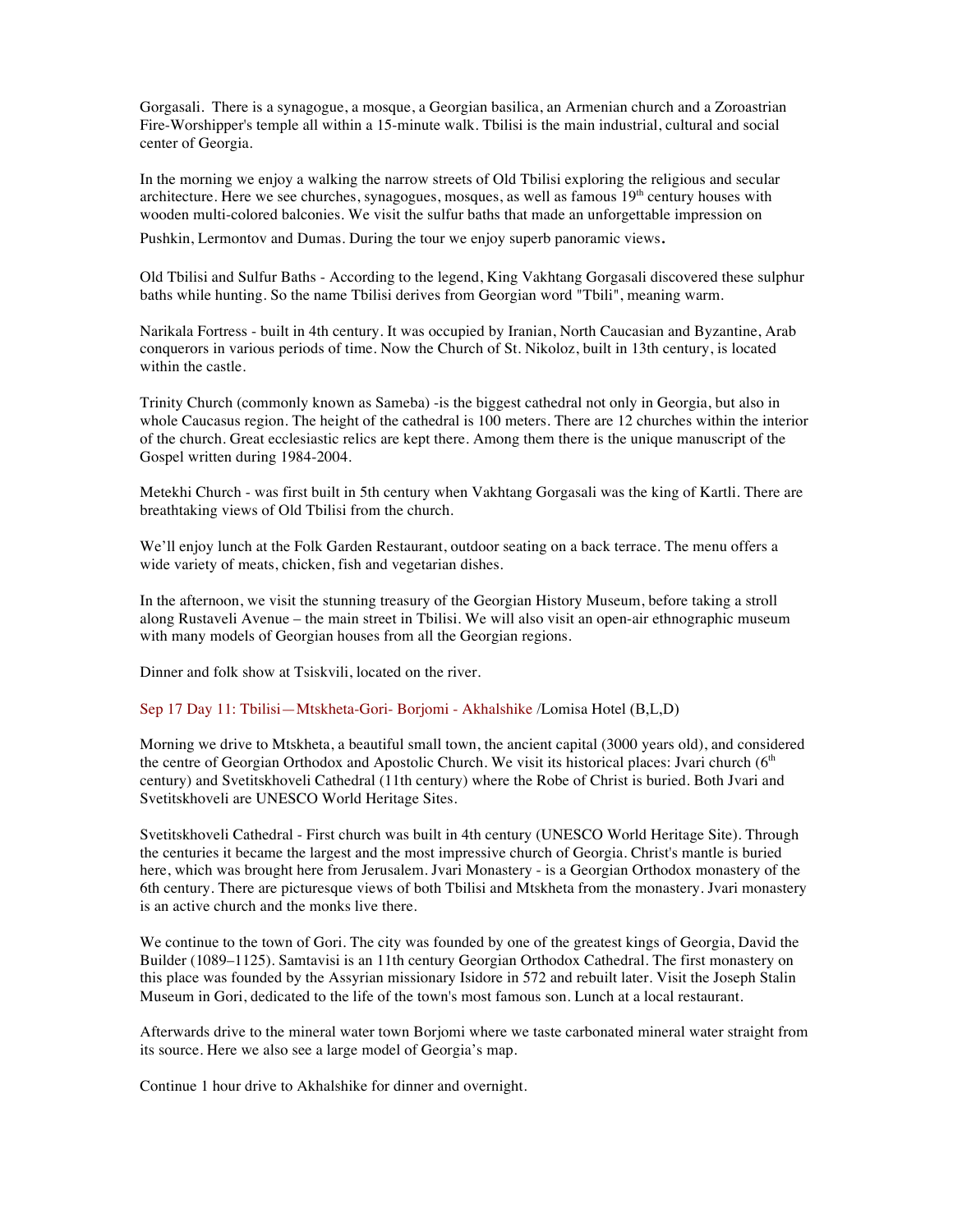## Sep 18 Day 12: Akhalshike -Vardzia- Akhalshike / Lomisa Hotel (B,L,D)

In the morning we travel to Samtskhe-Javakheti Province where we will visit some exceptional sites.

A 1.5 hr drive brings us to the magnificent cave town – Vardzia (12th century) is one of the highlights of the trip. It is a striking complex hewn in rock, regarded as the cultural and educational center of the time. Stretching over half of kilometer along the river Mtkvari, it has 19 tiers. There used to be 3000 caves with a church hewn in rock with amazing  $12^{\bar{h}}$  century frescos. The complex also includes dwellings quarters, small hall-type churches, refectories, wine cellars and pharmacy. To fully explore this site, involves some uphill walking, uneven stairs and pitched tunnels. You can go as far as your ability allows.

Our mini-bus takes us to level one. From level one walk up a paved incline on stairs to level two. From level two continue along via a railed walkway to visit various caves finishing with a visit to the Church of the Dormition and the adjacent bell tower. Within the cave church are stunning Georgian mural paintings. Some are still the original paintings from the 12th century. Others were added by the monks after the earthquake. The upper walls portray the life of Christ, behind the altar are the twelve church fathers and on the northern wall Georgian rulers including king Giorgi the third and Queen Tamar.

At this point, there is an option to retrace the steps back to the car park area (taking mini bus or easy down hill walk). Shops, cafes and toilets in car park area. Those who wish to continue will return via the tunnels. A flashlight is required. The route descends via a series of steep steeps down narrow tunnels (like a mine shaft). You will see additional caves. Fabulous experience if you a steady on your feet and comfortable walking thru narrow spaces.

We also visit the Khertvisi Fortress (10th century) that, according to legend, was seen along with other Georgian fortresses by Alexander of Macedonian in the 4th Century BC during his campaign in the east.

# Sep 19 Day 13: Akhalshike - Uplistskhe- Gudauri / Marco Polo Hotel (B,L,D)

Depart at 9 am for the 2.5 hr drive to visit Uplistsikhe, "the lord's fortress," an ancient rock-hewn town in eastern Georgia near Gori. Built on a high rocky left bank of the Mtkvari River, it contains various structures dating from the 2nd ML BC to the Late Middle Ages, and is notable for the unique combination of various styles of rock-cut cultures from Anatolia and Iran as well as the co-existence of pagan and Christian architecture.

With the Christianization of Kartli early in the 4th century, Uplistsikhe seems to have declined in its importance and lost its position to the new centers of Christian culture – Mtskheta and, later Tbilisi. However, Uplistsikhe reemerged as a principal Georgian stronghold during the Muslim conquest of Tbilisi in the 8th and 9th century. The Mongol raids in the 14th century marked the ultimate eclipse of the town; it was virtually abandoned, and only occasionally used as a temporary shelter in times of foreign intrusions.

This is the place where the Great Silk Road used to pass and is now an interesting complex with dwelling quarters, wine-cellars, bakeries, a three-nave basilica church hewn in rock and even a theatre. To enter the site, one must walk thru a 41 meter tunnel. Then there is uphill walking and several steep staircases. Go as far as your ability allows. If you do not wish to walk thru the tunnel you can enjoy the beautiful scenery and soak up the rich history of this area from below.

Lunch at a local restaurant.

Afterwards we drive up the famous Georgian Military Highway (leading to the Georgian-Russian border) and Zhinvali Lake. On the way visit Ananuri architectural complex  $(17<sup>th</sup>$  century), the two churches and the fortress overlooking the Zhinvali water reservoir. The drive is very scenic through high Caucasus Mountains. From Uplistsikhe to Gudauri is approx. 3 hours not counting the stops along the way. Dinner and overnight in Gudauri.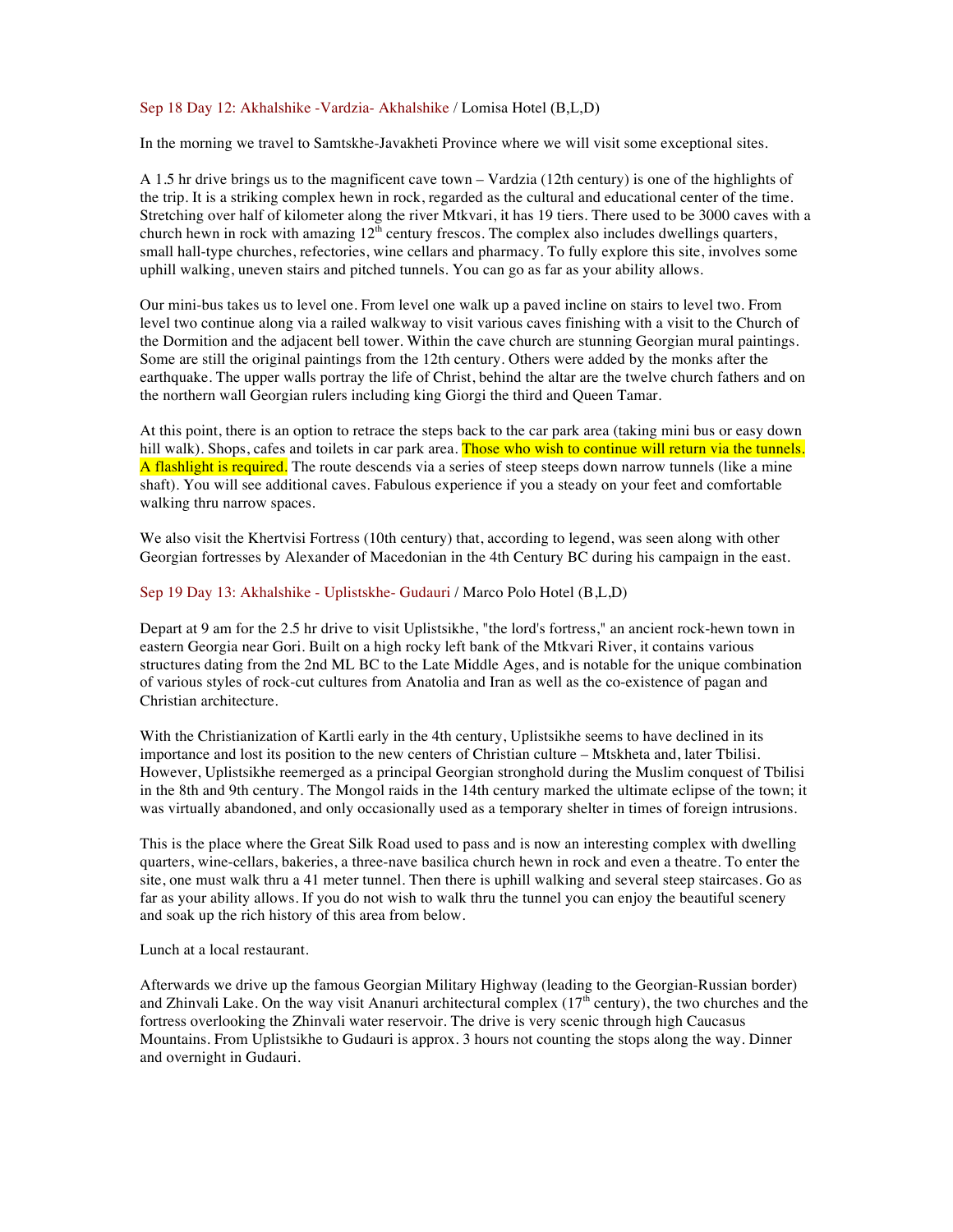#### Sep 20 Day 14: Gudauri- Stepantsminda (Kazbegi)-Tbilisi / Courtyard by Marriott / (B, picnic L,D)

A stunning drive from Gudauri to Tbilisi along the Tergi River will bring us to Stepantsminda (formerly Kazbegi) – the main town in the region.

Stepantsminda, literally "Saint Stephan," was named after a Georgian Orthodox monk Stephan, who constructed a hermitage at this location on what later became the Georgian Military Highway. It came under the control of a local feudal magnate, the Chopikashvili clan, who were in charge of collecting tolls on travellers in the area in the late 18th century. After the expansion of the Russian Empire into the Kingdom of Georgia in the early 19th century, the people of the region revolted against Russian rule. However, the local lord Gabriel Chopikashvili, son of Kazi-Beg, remained steadfast in his loyalty to Russia and helped to suppress the revolt. In return, he was promoted to officer in the Russian Army. He adopted the surname Kazbegi, and the village under his control was also frequently referred to as "Kazbegi." Gabriel Chopikashvili-Kazbegi's grandson, the famed Georgian writer Alexander Kazbegi, was born in this town. The name was officially changed to Kazbegi under the Soviet rule in 1925. In 2006, the town reverted to its original name of Stepantsiminda.

From Stepantsminda we get into 4WD to drive 30 minutes through beautiful valleys and woodland leading on a mountain trail to Gergeti Trinity Church located at 2170m above sea level on the right bank of the river Chkheri (the left tributary of the river Terek) under Mount Kazbegi.

The Gergeti Trinity Church was built in the 14th century, and is the only cross-cupola church in Khevi province. The separate bell tower dates from the same period as the church itself. Its isolated location on top of a steep mountain surrounded by the vastness of nature has made it a symbol for Georgia. The 18th century Georgian author Vakhushti Batonishvili wrote that in times of danger, precious relics from Mtskheta, including Saint Nino's Cross were brought here for safekeeping. During the Soviet era, all religious services were prohibited, but the church remained a popular tourist destination. The church is now an active establishment of the Georgian Orthodox and Apostolic Church.

Picnic lunch. Weather permitting you may catch a glimpse of one of the highest glaciers in the Caucasus – Mt. Kazbegi (5047m). We return to Kazbegi, change back to our vehicle and drive to Tbilisi. Dinner at a local restaurant.

Sep 21 Day 15: Tbilisi- Davit Gareja- Sighnaghi / Kabadoni Hotel (B, picnic L,D)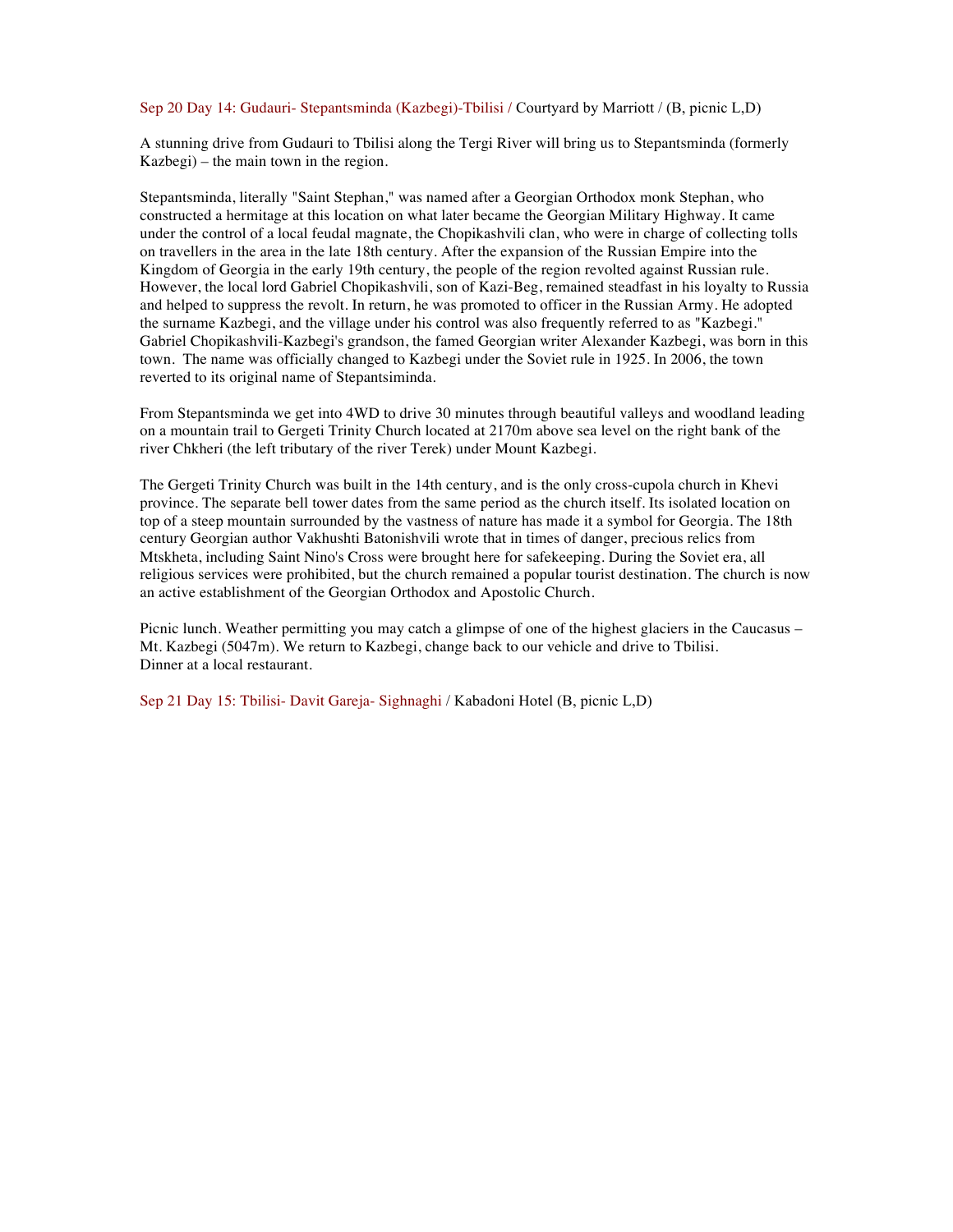

Morning a two hour drive to visit Davit (or David) Gareja, perhaps the most remarkable of all Georgia's ancient sites. Comprising about 15 old monasteries spread over a large, remote area, its uniqueness is heightened by a lunar, semi-desert landscape that turns green and blooms with flowers in early summer. The complex includes hundreds of cells, churches, chapels, refectories and living quarters hollowed out of the rock face. The area is also home to protected animal species and evidence of some of the oldest human habitations in the region.

Monstrously neglected during the Soviet era, era the area was used for military exercises, and some of the first demonstrations of the perestroika period in Tbilisi were protests against this vandalism. Ironically, the Georgian army then used the area for training in the mid-1990s. These maneuvers were stopped when protesters camped in the firing range.

Davit Gareja has since seen some restoration and is now again inhabited by monks. Two of the key monasteries, and the most visited, are Lavra (the only inhabited one today), and, on the hill above it, Udabno, which has beautiful frescoes (not to be confused with the village Udabno several km north).

Lavra, the first monastery here, is quite magnificent. It was founded by Davit Gareja, one of the 13 ascetic 'Syrian fathers' who returned from the Middle East to spread Christianity in Georgia in the 6th century. The religious complex grew until there were monasteries spread over a wide area. Here manuscripts were translated and copied, and a celebrated Georgian school of fresco painting developed. The monasteries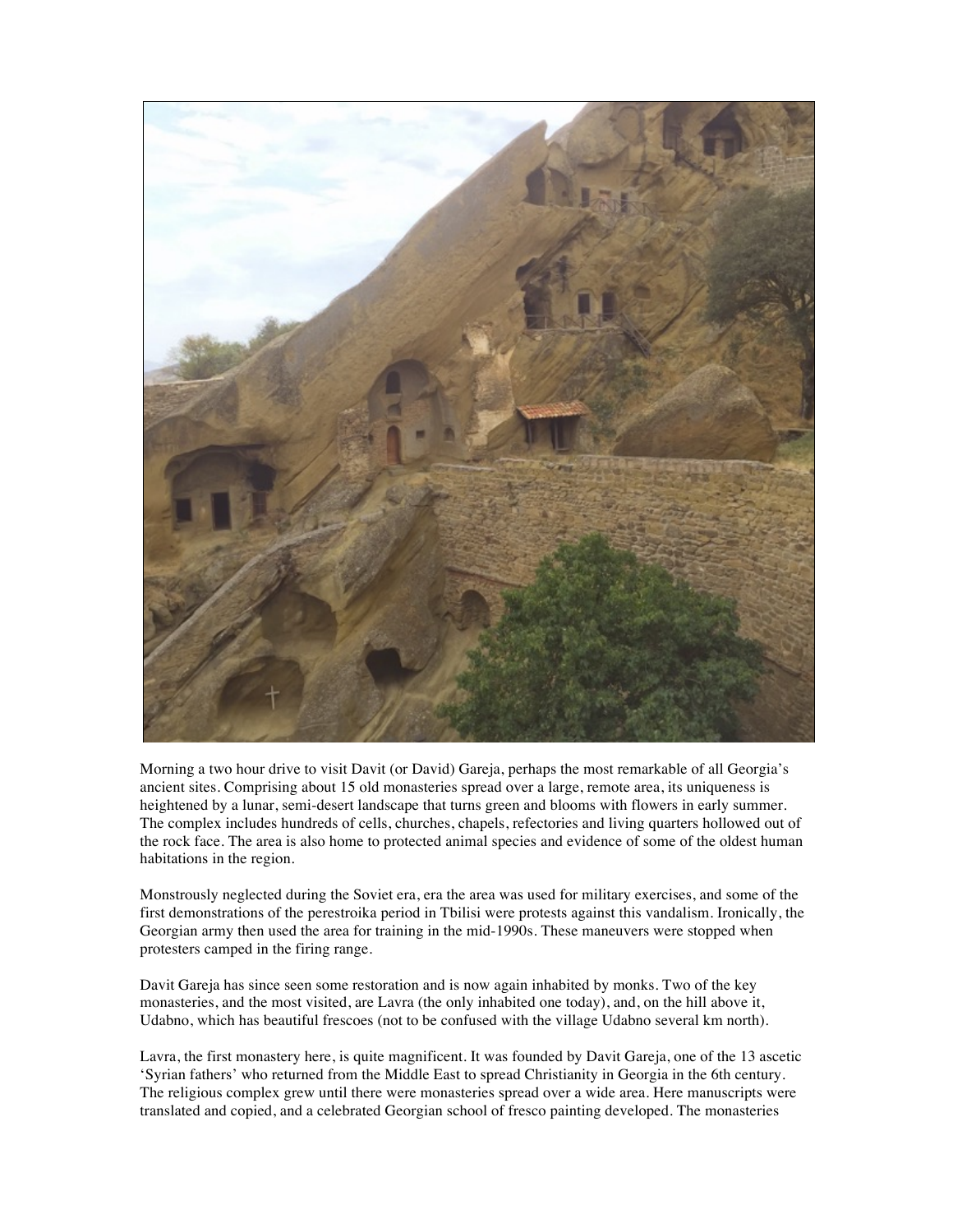were destroyed by the Mongols in 1265, revived in the early 14th century by Giorgi V the Brilliant, sacked by Timur and then suffered their worst moment of all on Easter night 1615 when Persian Shah Abbas' soldiers killed 6000 monks and destroyed most of their artistic treasures. In 1675 King Archil initiated some restoration and gave stipends to the monks. The monasteries never regained their former importance but remained working until the end of the 19th century.

The Lavra Monastery is on three levels, with buildings dating from many different periods. The watchtower and the outer walls are from the 18th century. We enter by a gateway on the middle level that is decorated with reliefs illustrating stories of the monks' harmony with the natural world. From the gateway we go down past the 17th-century Church of St Nicholas to the lower level, where the caves of Davit and his companions are. Davit and his Kakhetian disciples Lukiane and Dodo are buried in the 6th-century cave Peristsvaleba (Church of the Transfiguration) on this lower level. We walk the wooden balconies for a view of the caves cut from a triangular wedge of rock and then all the way down into the yard to view the engraved tombstones and visit the Chapel.

Monks are now living in the monastery again, and you can not enter their quarters (caves in the rock above those of Davit and his companions. You should refrain from making too much noise. They will also be offended by inappropriate clothing.

NO LONGER ACCESSIBLE: The walk up the steep hill above Lavra to Udabno Monastery is closed. Previously one could see some of the fine frescos of the 8th-13th c. and cave architecture. The monastery's refectory, where the monks had to kneel to eat at low stone tables, is decorated with beautiful light-colored frescoes, the principal one being an 11th-century depiction of the Last Supper. Paintings on the north wall of what was the main church show Davit Gareja and Lukiane surrounded by deer, a reference to the story that deer gave them milk when they were wandering without sustenance in this remote wilderness. Below them are figures of Kakhetian princes. The path climbs up to a stone chapel on the hilltop, then down past a cave known as Davit's Tears (because of the spring inside) and the top of Lavra monastery.

We enjoy a picnic lunch and continue drive to the fortified royal town of Sighnaghi ( $18<sup>th</sup>$  century), situated in Kakheti Province, the very eastern part of Georgia, with cobbled streets and multi-colored balconies. The town preserved its original image and now offers visitors stunning views of the surrounding Caucasus Mountains. Sighnaghi faces the Alazani field (750 m elevation). Dinner at a local restaurant.

# **Azerbaijan**

Sept 22 Day 16: Sighnaghi -Azerbaijani- Sheiki / Sheki Saray Hotel (B,L,D)

This morning we take a short, guided walk around the town, explore the defensive wall surrounding the city and have a view from one of the towers to the amazing Alazani Valley.

Next, a 10-15 minute drive brings us to Bodbe Monastery, a Georgian Orthodox monastic complex and the seat of the Bishops of Bodbe located 2 km from the town of Sighnaghi. Originally built in the 9th century, it has been significantly remodeled, especially in the 17th century. The monastery now functions as a nunnery and is one of the major pilgrimage sites in Georgia, due to its association with St. Nino, the 4thcentury female evangelist of Georgians, whose relics are enshrined there. On June 1, Orthodox Church of Georgia marks the day of St. Nino's entrance from Cappadocia. Her tomb is still shown at the Bodbe Monastery. St. Nino has become one of the most venerated saints of the Georgian Orthodox Church and her attribute, a Grapevine cross, is a symbol of Georgian Christianity. The Bodbe Monastery is nested among tall cypress trees on a steep hillside overlooking the Alazani Valley.

From here we go to a local family guesthouse to enjoy a delicious home-made lunch, and then we visit a local farmer's wine-cellar to taste Georgian wine.

Afterwards, we drive to Azerbaijan-Georgian border in Lagodekhi (150 km/2.5 hrs). After border formalities, we meet our Azerbaijan guide and driver and continue to Sheki, 150 km. Time permitting, we may see the Sheki Palace today.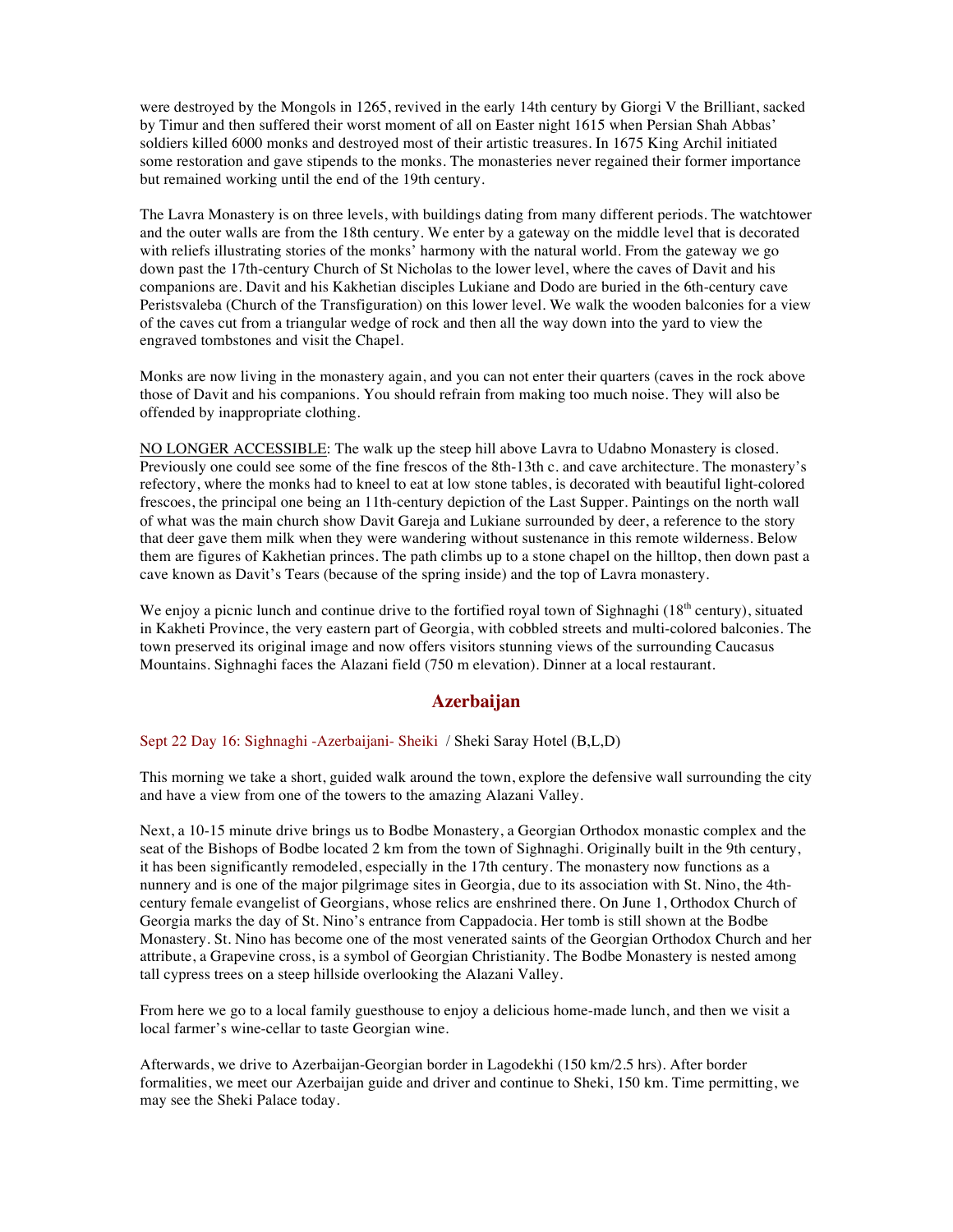

Mother of All Eastern Churches" Kish Village, Azerbaijan

# Sep 23 Day 17: Sheki / The Sheki Saray Hotel / (B,L,D)

Lost In the folds of the forested slopes of the Caucasus foothills and surrounded by snowy peaks of the Greater Caucasus, Sheki, one of the oldest towns of Azerbaijan, has for centuries been an important market town on the east-west trading route running across the Caucasus from the Caspian Sea in the east to the Black Sea in the west. A further trade route across the mountains to Dagestan in the north turned Sheki into a thriving commercial centre - especially during the 18th and 19th centuries, when there were no fewer than five working caravanserais providing safe lodging to merchants and traders.

In the morning, a walking tour, first a stroll though the old bazaar and then to visit Sheki Khan's Palace complex, the History Museum and local workshops of shebeke style vitrages. Azerbaijan's answer to stained glass is an ancient vintage craft work called 'shebeke', that can also be found across the borders, in Iran and in Georgia. Shebeke windows bring color and life to buildings.

The Palace of Shaki Khans was a summer residence. It features decorative tiles, fountains and several stained-glass windows. The exterior is decorated with dark blue, turquoise and ochre tiles in geometric patterns and the murals were colored with tempera and are inspired by the works of Nizami Ganjavi. Along with its pool and plane trees, the summer residence is the only remaining structure from the larger palatial complex inside the Sheki Khans' Fortress, which once included a winter palace, residences for the Khan's family and servants' quarters. It was built in 1797 by Muhammed Hasan Khan and restored between 1952 and 1967 by a team lead of architects led by Niyazi Rzayev.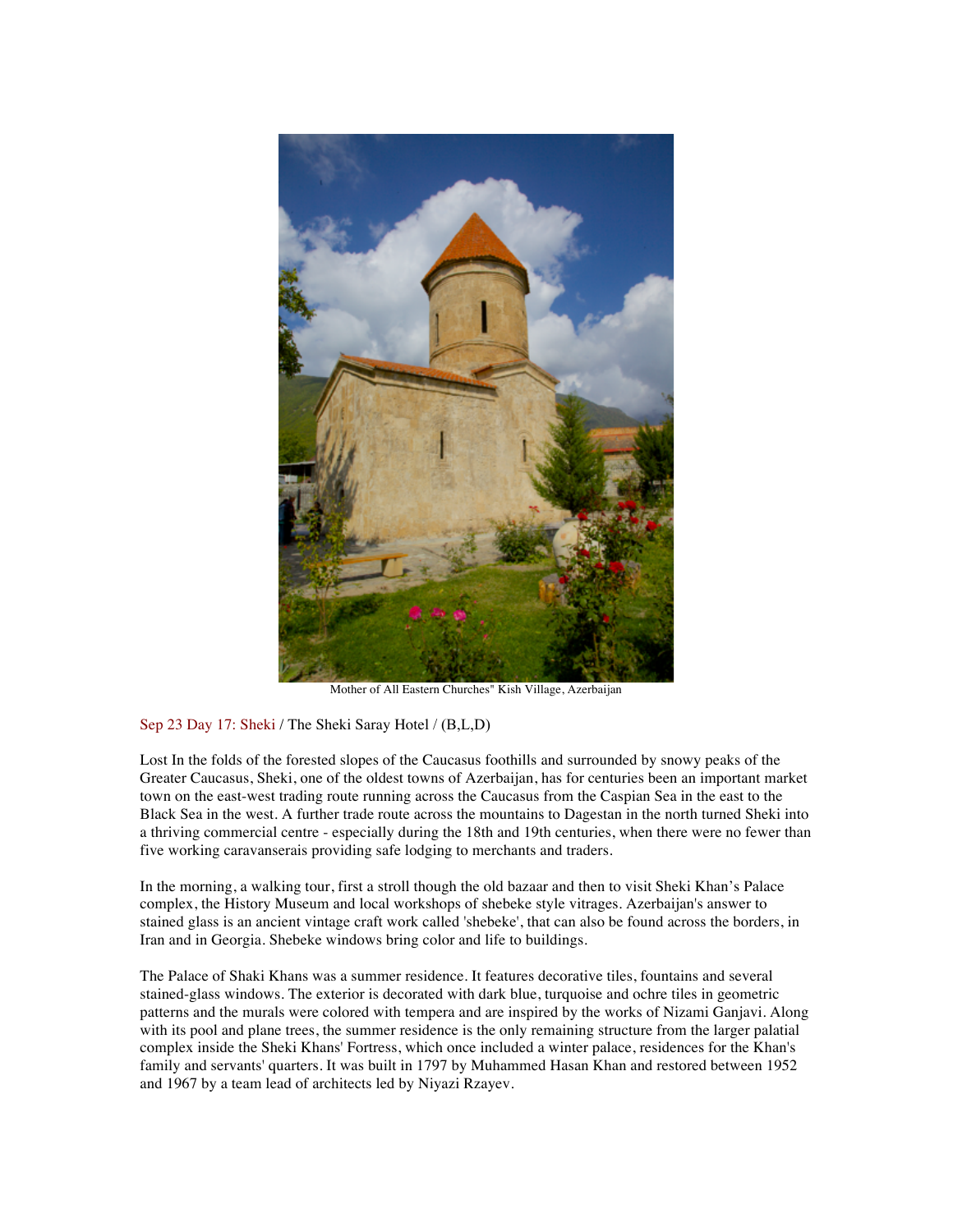Measuring thirty-two meters by eight and a half meters on the exterior, the summer residence is a two-story masonry structure elongated on the north-south axis and covered with a wooden hipped roof with long eaves. The summer residence is renowned for the lavish decoration of its exterior and interior. Large portions of the residence's façade, including the entire southern elevations of the central halls on both floors, are covered by a mosaic of colored glass set in a wooden latticework (shebeke) that was assembled without nails or glue. Muqarnas hoods crowning the four iwans are highlighted with gold on the lower level and covered with mirror fragments on the first floor. Remaining surfaces on all façades are decorated with floral tile panels and tile mosaics. The interior walls of the residence are covered entirely with frescoes painted at different times during the eighteenth century. Many of the frescoes feature flowers in vases, while a series of paintings on the first floor halls depict hunting and battle scenes.

Shebeke: These beautiful and intricate panels are made of small wooden pieces (usually walnut) assembled in a giant jig-saw puzzle that can have tens of thousands of elements. Each latticework frame is custom cut and pieced together and then the glass is cut to fit. No nails or glue are used to assemble the lattice framework pieces, all hand made. The measurements must be precise within a millimeter or the whole thing will have to be scrapped. In general the spaces are filled with colorful glass pieces, but some times just the wooden frame is used. Gracious geometrical motives are prevalent. The technology of the work is rather complicated and known only to a few artisans who pass the knowledge from generation to generation. Shebeke is a central feature in Azeri architecture - it can be found in historical places like the Khan's palace in Sheki, the Shah Abbas mosque in Ganja, in modern religious buildings like the Martyrs mosque in Baku and in some of the residences of Azerbaijan's Nouveau riche (both in windows and doors).

Sheki hosts a wealth of historical museums and some of the most important in the country. The Sheki History Museum is one of the main museums, considered one of the most important for artifacts of the Khanate period.

As of 18th century, five big Caravanserais (Isfahan, Tabriz, Lezgi, Ermeni and Taze) were active in Sheki but only two of them have survived. The upper and lower Caravanserais were built in 18th century and used by merchants to store their goods in cellars, who traded on the first floor, and lived on the second. The caravanserais were rather big: the Upper one was 6,000 sq.m; the Lower - 8, 000 sq .m. Their height was about 14 m. Each one had more than 200 rooms. According to the tradition, caravanserais had two and even four entrances. When closed, caravanserais turned into fortresses. The upper caravan serai today is used for it's original purpose - it is a hotel complex.

In the afternoon we visit the nearby village of Kish, one of the oldest Azerbaijani villages. The small stonebuilt village located on the shore of Kish River amid dense woods at the foot of the Caucasus mountains. It is well-known for the unique ancient Albanian temple called mother of Alban churches or "Mother of All Eastern Churches" - the first Christian church built in Caucasus. According to VII-VIII century historian Moses Kalankatuy, Euliseus who was a follower and apostle of Faddey, was sent by the Jerusalem patriarch Jacob to Caucasian Albania and established a first church here. This church was erected in the first century A.D. thus making it the first church to be built in Caucasus, even earlier than the first church in Armenia.

NOTE: Today is a very full day so we will be moving along in order to see everything we can.

# Sep 24 Day 18: Sheki - Shemakha-Baku / Shah Palace Hotel / (B,L,D)

Today we travel the historic trade route from Sheki to Baku (five hours drive), on the Caspian Sea, a scenic if winding journey in the shadow of the mighty Caucasus. The land is incredibly varied: from lifeless deserts at one extreme to dense green forests at the other. We stop en route to visit Seven Tombs (Copals) and Djuma Mosque in Shemakha; and the Diri Baba Mausaleum in Maraza.

Arrival in Baku, capital of Azerbaijan. Depending on time and energy, we will walk to the promenade to view the Baku Lights.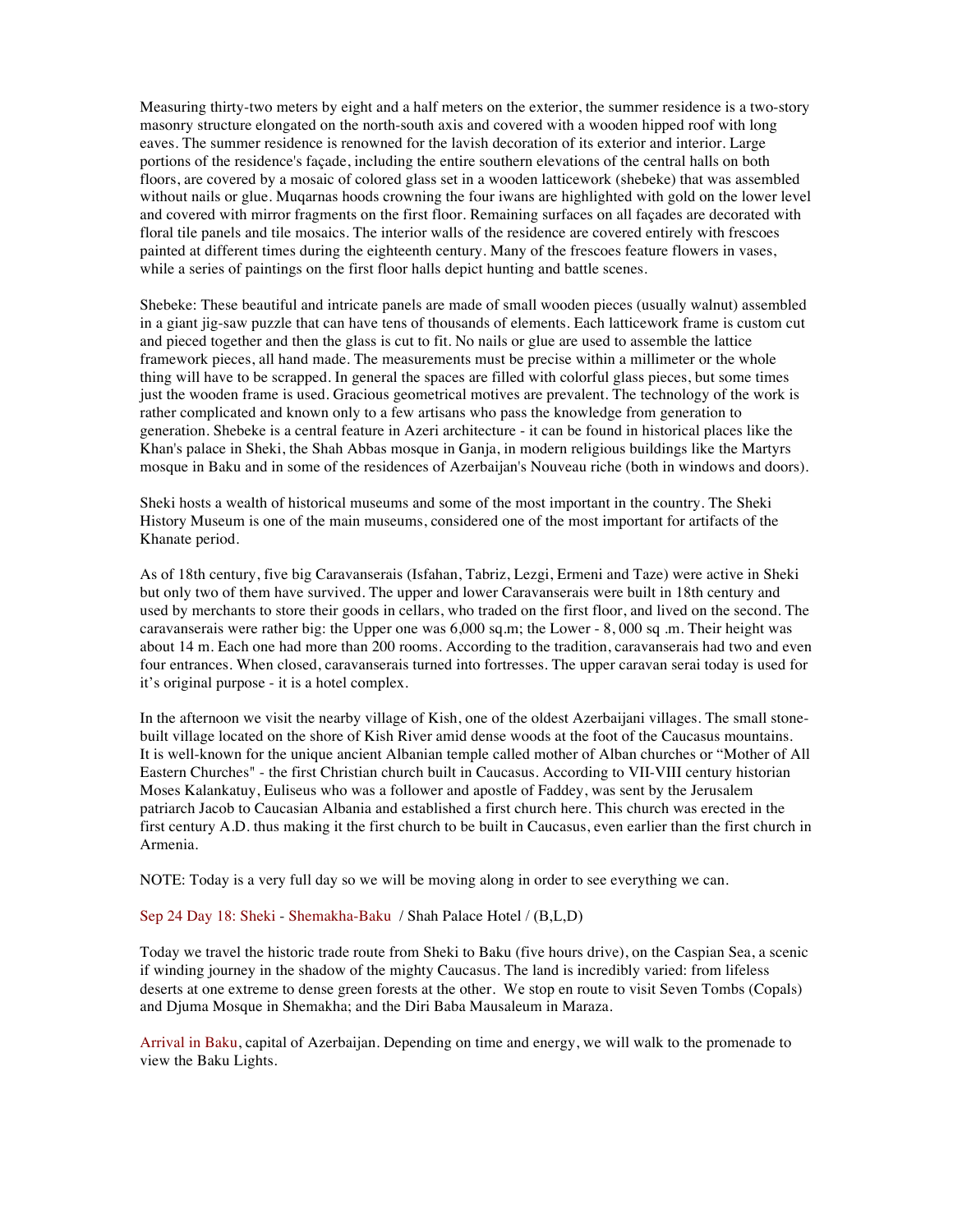## Sep 25 Day 19: Baku Old City Tour + Absheron Peninsula / Shah Palace Hotel (B,L,D)

The history of Baku is long and fascinating, not least its recent past since the 'oil boom' of the early 20th century, when Azerbaijan produced more than half the world's supply of oil and the capital Baku grew uncontrollably. The city is shaped like an amphitheater, descending down to the Caspian Sea.

This morning we start with a panoramic view of Baku from Shelhidler Khiyabani (Martyrs Lane) and then a walking tour through the delightful winding alleys of the Old City-Icheri Sheher, whose old mosques, caravanserais and overhanging wooden balconies tell of a quieter era in Baku's history. We see the Maiden's Tower, a powerful, eight-story fortress, and the Shirvanshah's Palace complex, parts of which date back to the 15th century and the old bazaar square.

Our lunch will be at Firuza, an atmospheric underground restaurant offering traditional Azerbaijan cuisine.

This afternoon we discover the Absheron Peninsula to visit the remarkable Zoroastrian Ateshgah (Ateshgyak) Temple, often called the Temple of Fire or Fire Worshippers Temple. It was nominated for the list of World Heritage Sites, UNESCO, in 1998.

The Absheron Peninsula, an extension of the Caucasus Mountains, juts 35 miles into the Caspian Sea, the largest inland sea in the world, covering 386,400 sq. km. (149,200 sq. miles). The wide plain contains ravines and salt lakes, and some parts are frequently flooded by tides. Vineyards and tea plantations are located here, but the region is particularly noted for its oil deposits. Even in ancient times oil was known to exist on the Absheron Peninsula, and there were various religious cults connected with the oil and gas fields.

The Ateshgah (aka Ateshgyakh) Fire-Worshippers' Temple is located within Greater Baku in the village of Surakhany (9 miles from Baku). The historical roots of the monument go back to the days when Azerbaijan statehood was only taking shape and establishing itself, and Zoroastrianism was the dominant religion in the country. People worshipped fire, seeking its protection against adversity and oppression and begging it for happiness and well-being. These ancient fires are believed to have given Azerbaijan its name, which is thought by some researchers to mean "a land of fires."

The inscriptions on stones set in the walls, made in Persian, Sanskrit and Hindi, testify to the Indian origin of the Ateshgyakh Temple. Medieval Azerbaijan carried on trade and exchanged cultural values with many countries; one of them was India.

Thus it happened that these structures were built one after another for a century and a half, from the late 17th to the mid - 19th century. The pentagonal complex, which has a courtyard surrounded by cells for monks and a tetrapillar-altar in the middle, looks not unlike a regular town caravansary - a kind of inn with a large central court, where caravans stopped for the night. As distinct from caravansaries, however, the temple has the altarin (altar) at its center with tiny cells for the temple's attendants- Indian ascetics who are devoted to the ritual of fire, and for pilgrims, lining the walls.

In the course of time, the "eternal fires" of Absheron ceased to be viewed as divine. It was abandoned in the late  $19<sup>th</sup>$  century, probably due to the dwindling Indian population. The natural "eternal flame" went out in 1969, after nearly a century of exploitation of petroleum and gas in the area, but it is now lit by gas piped from the nearby city.

Return to Baku and enjoy some free time.

Dinner this evening will be at Firuza Restaurant. We meet in the lobby at 6:15 pm and walk a few minutes to the restaurant. https://firuzerestoran.az/

Sep 26 Day 20: Baku: Gobustan Mud Volcanoes and National Park/Museum / Shah Palace Hotel (B,L)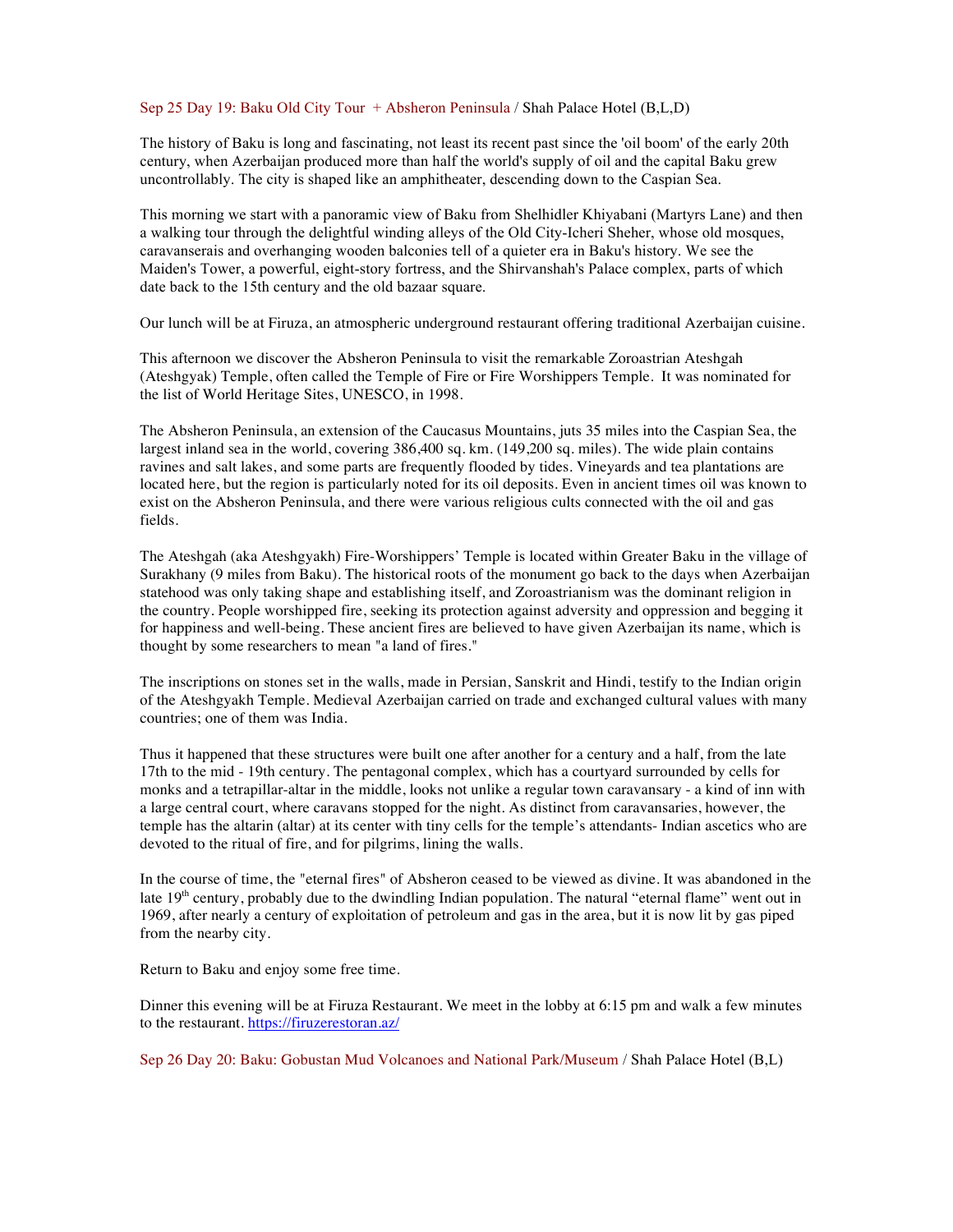We will depart at 8 am for an excursion to visit the Gobustan Mud Volcanoes (60 miles south of Baku), then the National Park and Museum, about 40 miles southwest of the centre of Baku on the west bank of the Caspian Sea.

In 1966 Gobustan was declared a national historical landmark of Azerbaijan in an attempt to preserve the ancient carvings, relics, mud volcanoes and gas-stones in the region. In 2007 Gobustan was declared a UNESCO World Heritage Site considered to be of "outstanding universal value" for the quality and density of its rock art engravings, for the substantial evidence the collection of rock art images presents for hunting, fauna, flora and lifestyles in pre-historic times and for the cultural continuity between prehistoric and medieval times that the site reflects.

We arrive close to the volcanoes at about 9 am and transfer from our larger van to smaller vehicles to driving 15 more minutes to the mud volcanoes. Over a thousand mud volcanoes are known to exist in the world, and some 400 of those are in the coastal area of Azerbaijan. Mud volcanoes are closely associated with hydrocarbon and petrochemical stores underground, hence the gas trying to escape to the surface. A few of these gas leaks are constantly on fire, shooting small perpetual flames into the air and some believe that these perpetual flames are strongly connected to the appearance of the Zoroastrian religion in Azerbaijan some 2,000 years ago. Local people call them "yanardagh" (burning mountain), "pilpila" (terrace), "gaynacha" (boiling water) and "bozdag" (grey mountain) alongside its geographical name – mud volcanoes.

Then we return to our main vehicle and drive about 30 minutes to Gobustan National Park. We shall visit the indoor Gobustan National Park Museum. Following this visit we drive approx. 5 more minutes to the open-air museum, Gobustan Rock Art Cultural Landscape, UNESCO World Heritage Site. Here we see the petroglyphs and gas-stones. Half of the area is flat easy walking; some parts are uneven path and steep. There are petroglyphs to be seen in the flat area. Go as far as your ability allows.

The most ancient petroglyphs have been identified as belonging to the 12-8th century B.C. However, it is assumed that life existed here even earlier and that Gobustan was one of the cradles of civilization. This research was published in a book entitled "Gobustan" in 1978.

Return to Baku at approx. 12:30 pm. We'll have lunch and a brief city tour covering the central part of the city showing the most interesting historical and architectural sites: Liberty Square, Javanshir Bridge, The building of the Executive Power (XX century), Fizuli Square, The old bus station, Park of Izmir, Statue of a free woman, Academy of Sciences, Honor Alley, Funicular.

The rest of day is free for personal exploration in this fascinating city, perhaps a visit to the renowned Carpet Museum or old Baku's antique and carpet shops.

This evening I suggest dinner at the Khanedan Restaurant in the hotel. It is a classical, stylish restaurant featuring a terrace with views of the Old City and Caspian Sea. Pay direct. That way you can each decide what time you prefer to eat and it is an easy option esp when having an early morning flight departure.

Sep 27 Day 21: Depart / (B departures after 830 am) Transfer to airport for flight home. Check out is 12 noon. If you have a late evening flight you might want to consider departing on the evening of May 24.

**PRICE:** \$5685 based on 6 people, \$5885 based on 4 people. Single room Supplement: \$1366. *NEW: two single room supplement offered at 50% discount on first come basis if the group size is min 6 people.* 

Extra night hotel in Yerevan: \$70 per person twin share, \$120 single room Arrival Transfer if not on Day 1 PM: \$52 per car. Extra night hotel in Baku: \$60 per person twin share, \$105 single room. Departure Transfer if not on Day 21: \$52 per car.